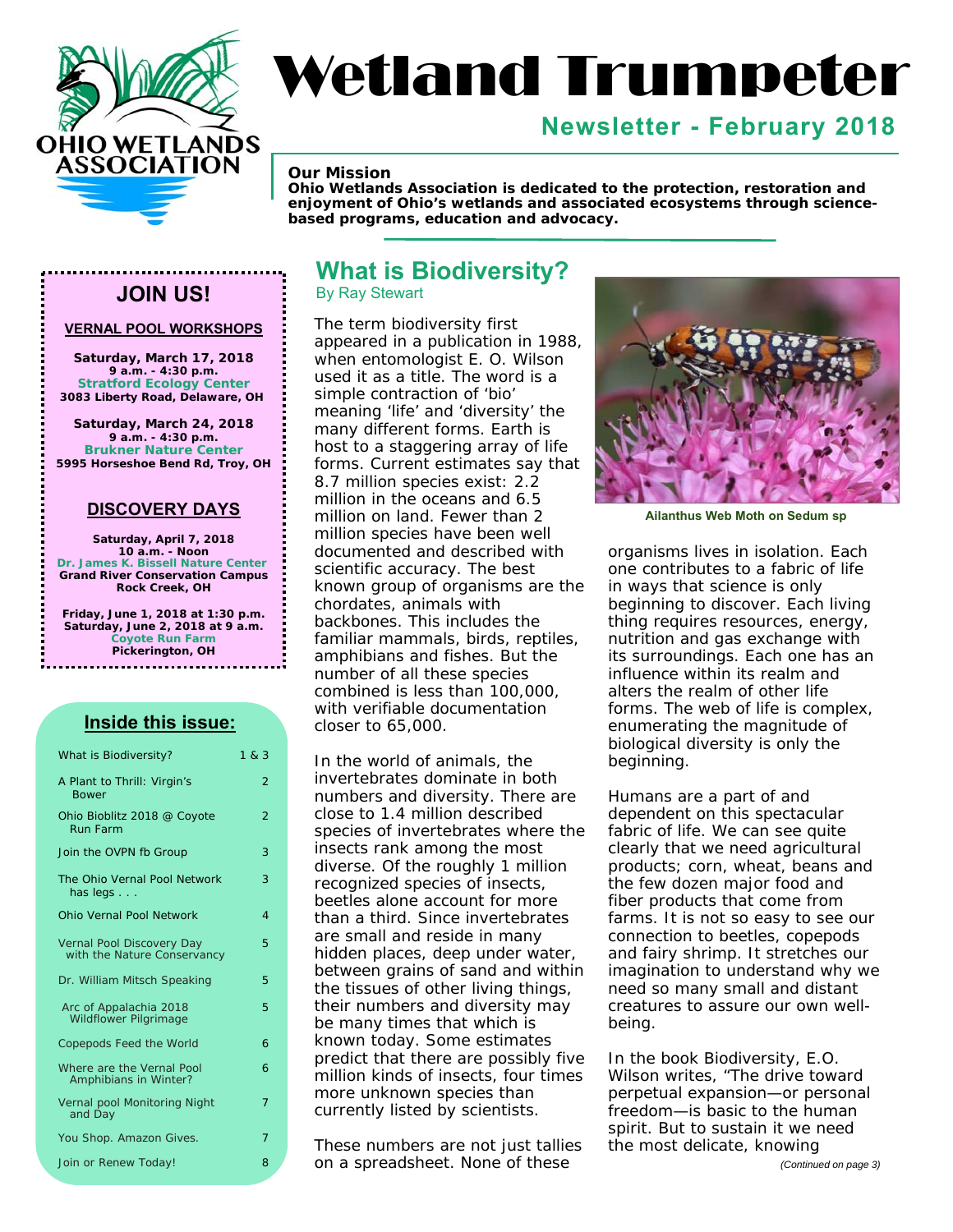## **A Plant to Thrill: Virgin's Bower** *(Clematis virginiana)*  By Mark Dilley

Editor's Note: Board Member Mark Dilley delivered a presentation at the 2016 Flora Quest conference with the title "Wetland Plants: Twenty to Thrill, Five to Kill." He will be sharing details of select plants from this talk in a series of articles for the OWA newsletter.

Virgin's Bower, Ohio's only existing native Clematis, is a member of the Buttercup Family (Ranunculaceae). Its relative, *Clematis occidentalis*, is presumed extirpated. This vining plant can cover large areas, blanketing other plants and producing an abundance of showy white flowers in mid- to late summer. Although not often recognized as a wetland plant, it is considered a facultative wetland species that often occurs sunny openings in Ohio floodplains. . It also flourishes in sun-drenched areas with moist soil, conditions that are commonly found around the perimeter of deeper marsh areas that are too wet for trees.

Once the flowers go to seed, the appearance of the plant changes considerably, as a long pappus of branching hairs form



**Virgin's bower in bloom.** 



**Virgin's bower in seed.** 

atop each seed (similar in function to the familiar fluff of a Dandelion). The long, fuzzy seed structures have resulted in other unusual names for the plant, including Devil's Darning Needles, Prairie Smoke on a Rope, and Old Man's Beard.

This plant's abundant flowers attract bees and hummingbirds who serve to pollinate the flowers. As one might suspect from the dandelion analogy, Virgin's Bower's seeds are spread by wind. In addition, seeds can be spread by wildlife, which may get the long pappus caught in feathers or fur. These seeds eventually drop off the animal, aiding in the plant's redistribution.

In addition to its beauty, this Clematis also has some interesting cultural connections. Anthropologists have learned that Native Americans, particularly the Iroquois, had some interesting medicinal uses for Virgin's Bower. An extract of the stems was used as a wash to induce strange (hallucinogenic) dreams and, in stark contrast to the plant's name that evokes a notion of chastity, an infusion of the plant's roots was also used to treat symptoms of venereal disease!

# **OWA BioBlitz 2018 @ Coyote Run Farm**

Ohio Wetlands Association invites interested naturalists to join our second-round effort to observe, discover and report on the diversity of all living things on the Coyote Run Farm. The owners of this property are devoted to protecting and restoring the habitat where they live and the land around them in perpetuity. OWA strongly supports their efforts. Wetland restoration projects are currently underway. Add your interest and expertise to our project.

**Save the dates! Friday June 1 and Saturday June 2, 2018 at Coyote Run Farm,** 9270 Pickerington Road, Pickerington, Ohio.

Come for a short stint or hang out for the full two-day event. Early birding activities will begin at 6 am. After hours mothing, owling and {bat}ing will be supported by campfire. Bring a camper or tent and stay over Friday night if you like. Some food, drinks and snacks will be provided.

Registration is required, but FREE! Just sign up at [http://www.ohwetlands.org/bioblitz-2018.html. Yo](http://www.ohwetlands.org/bioblitz-2018.html)u will be sent periodic updates. Participants are asked to use iNaturalist to report observations (alternate methods accepted). With our first-round bioblitz effort in 2017, we have over 1300 observations and 625 species. With your participation we will confirm and expand this dataset in 2018.

For specifics, see [https://www.inaturalist.org/projects/coyote-run-farm or](https://www.inaturalist.org/projects/coyote-run-farm) email Ray@OHwetlands.org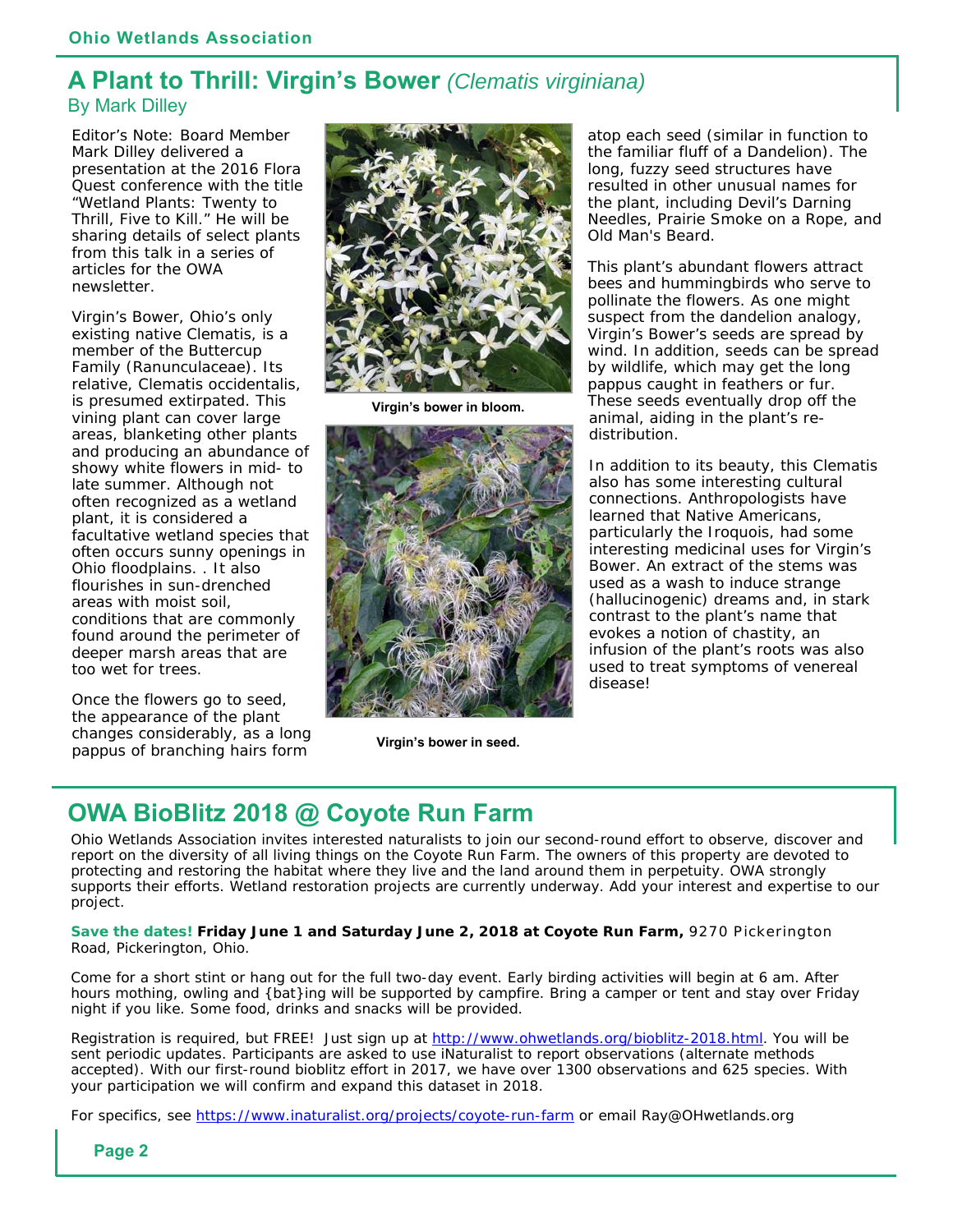# **Join the OVPN fb Group**

If amphibians and macroinvertebrates tempt you, stop by Facebook and join the banter sometimes technical, other times poetic or even whimsical. To become an Ohio Vernal Pool Network (OVPN) group member on Facebook, just ask, then answer a couple simple questions.

OVPN exists to provide educational resources, opportunities and experiences to further the understanding, protection and enjoyment of Ohio's hidden wonders found in the precious seasonal wetlands we call Vernal Pools. Post your questions and discoveries. Let's solve the mysteries together. Our team is here to assist OVPN affiliates and group members with



any questions regarding Ohio vernal pools, workshops, discovery days, expeditions and how you can build your own capacity to teach others.

So, join the conversation. Share photographs. Ask questions. Solve mysteries. Spread your enthusiasm with others who recognize the hidden wonders that kick off the field season with a variety of life seen nowhere else.

## **What is Biodiversity ?**

*(Continued from page 1)* 

stewardship of the living world that can be devised." It's hard to know just how it would affect us when any given species becomes extinct.

Aren't we doing OK without passenger pigeons? It's hard to say. What happens to all those acorns that are no longer eaten by pigeons? How does that affect the mix of tree species in a hardwood forest a few hundred years down the road? What about the other creatures that feed on those acorns, will they expand out of proportion? Will there be fewer maple trees or beech trees when all those extra acorns sprout up and become giants themselves? What about the predators who took passenger

pigeons as prey? Do these things matter? Let's face it, we just don't know.

Until we can foresee how one thing leads to another it is prudent to act cautiously. Conservation of biodiversity is the wise path because, as humans, we may not be smart enough to fully understand the consequences of our actions. Wetlands are the most biodiverse habitats in Ohio and indeed in most of the temperate zone. You would have to look to tropical rain forests and coral reefs to find more diversity. Thank you for helping us at OWA champion the highest level of protection for wetlands and the rich biodiversity that they support.

**The Ohio Vernal Pool Network has legs**, so to speak, not unlike an amphibian maturing from its fish-like larval stage. The expansion of this program is now reaching beyond the spring workshops that our members and others have enjoyed for 15 years or more. Separate from the Ohio Wetlands Association social media and website we now have a new URL creatively crafted as:

**[www.ohiovernalpoolnetwork.org](http://www.ohiovernalpoolnetwork.org)** 

Be sure to visit the other OVPN web platforms too:

iNaturalist - **[https://www.inaturalist.org/projects/ohio](https://www.inaturalist.org/projects/ohio-vernal-pool-network)vernal-[pool-network](https://www.inaturalist.org/projects/ohio-vernal-pool-network)** 

FB Group - **<https://www.facebook.com/> groups/283913335465992/**

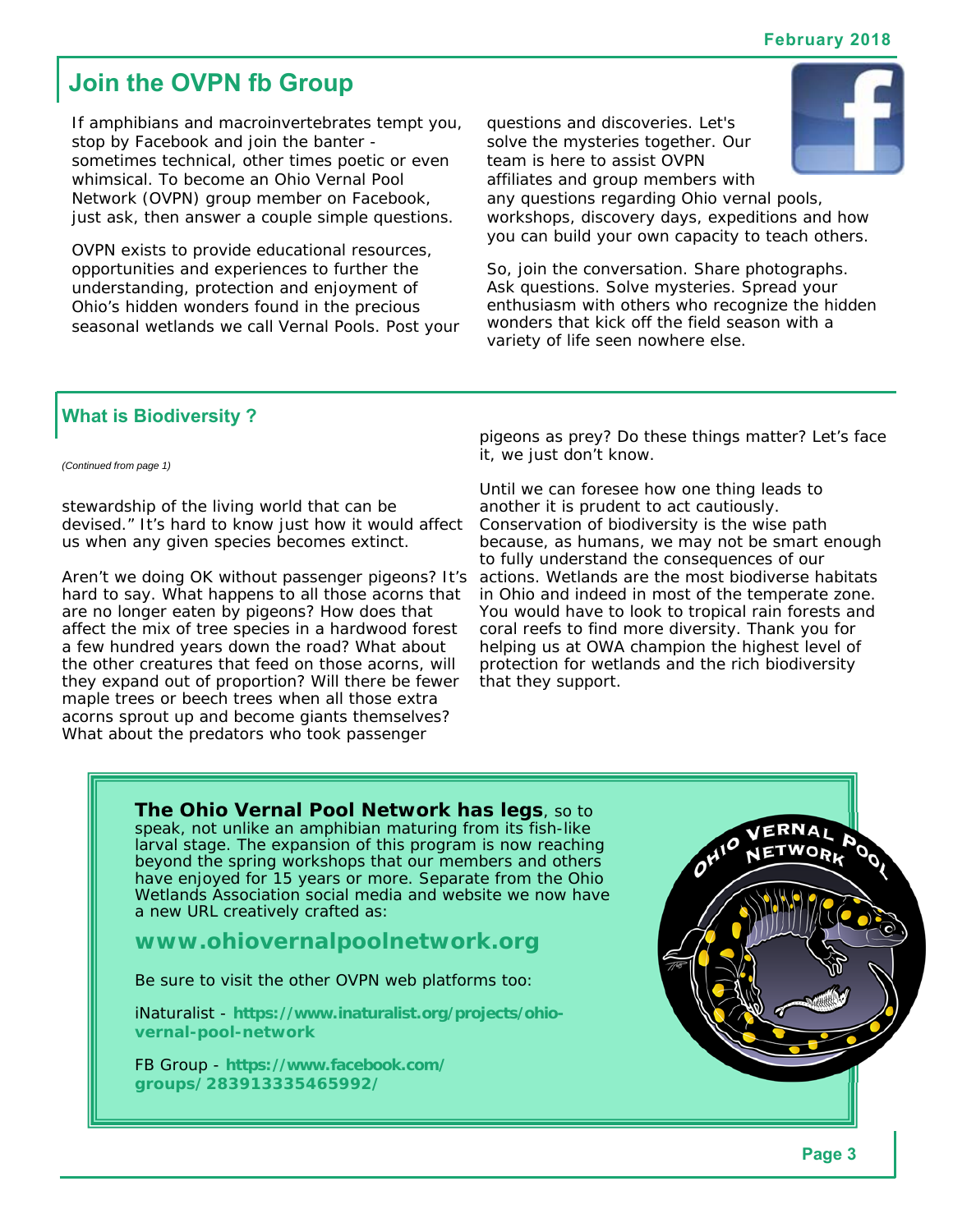## **Ohio Vernal Pool Network 2018**  By Ray Stewart

The Ohio Vernal Pool Network (OVPN) (previously the Ohio Vernal Pool Partnership), is a collaborative effort organized by the Ohio Wetlands Association (OWA) and the Midwest Biodiversity Institute (MBI), with a growing network of affiliates. Its purpose is to provide educational resources, opportunities and experiences to further the understanding, protection and enjoyment of Ohio's hidden wonders found in the precious seasonal wetlands we call Vernal Pools.



The 2017 workshops were a great success, with record attendance of nearly 120 people overall. The follow-up expeditions were also well attended, and are a great way to see

what is going on in the pools later in the season. The OVPN has two workshops in March of 2018 to provide an informative and enjoyable overview of these wetland gems within Ohio's landscapes.

#### **2018 Vernal Pool Workshops – Registration is open!**

Under the **EVENTS** tab see: [www.ohwetlands.org/vernal-pool-workshops.html:](http://www.ohwetlands.org/vernal-pool-workshops.html:) 

 March 17, 2018; Stratford Ecological Center, Delaware Ohio • March 24, 2018; Brukner Nature Center, Troy Ohio

Discovery Expeditions are free and open to the public but registration is recommended.

**2018 Vernal Pool Discovery Expeditions:**

- April 7, 2018; Grand River Conservation Campus, Rock Creek, Ohio
	- June 2, 2018; Coyote Run Farm, Pickerington, Ohio

#### **What is a vernal pool?**

Vernal pools are shallow, temporarily flooded, digressional forested or forest edge wetlands that are typically dry for most of the summer and fall. These wetlands are generally inundated in the late winter and spring when they are subject to a burst of biological activity, including amphibian breeding. Flooded vernal pools are often comprised of areas of open water or with dense shrubby pockets of buttonbush. They are fueled by accumulated leaf litter, tree limbs and other organic debris cumulatively referred to as detritus.

#### **Interested in joining the OVPN?**

We are expanding the program to reach more people each year. At the heart of this effort is the development of a train-the-trainer program. We are building a "tool kit" that will be offered to education network affiliates with everything needed to produce their own vernal pool workshops. The tool kit will include copies of the vernal pool field guide, Ohio's Hidden Wonders, and Vocal Calls of Ohio Frogs and Toads digital files. Under development are a series of PowerPoint presentations based on those offered at our workshops. OVPN will also help our partners with promotion and marketing. Contact: [ovpn@ohiovernalpoolnetwork.org](mailto:ovpn@ohiovernalpoolnetwork.org) 

The Ohio Vernal Pool Network would like to extend a special thank you to the Ohio Environmental Education Fund and the Columbus Zoo and Aquarium for their support.





**Page 4**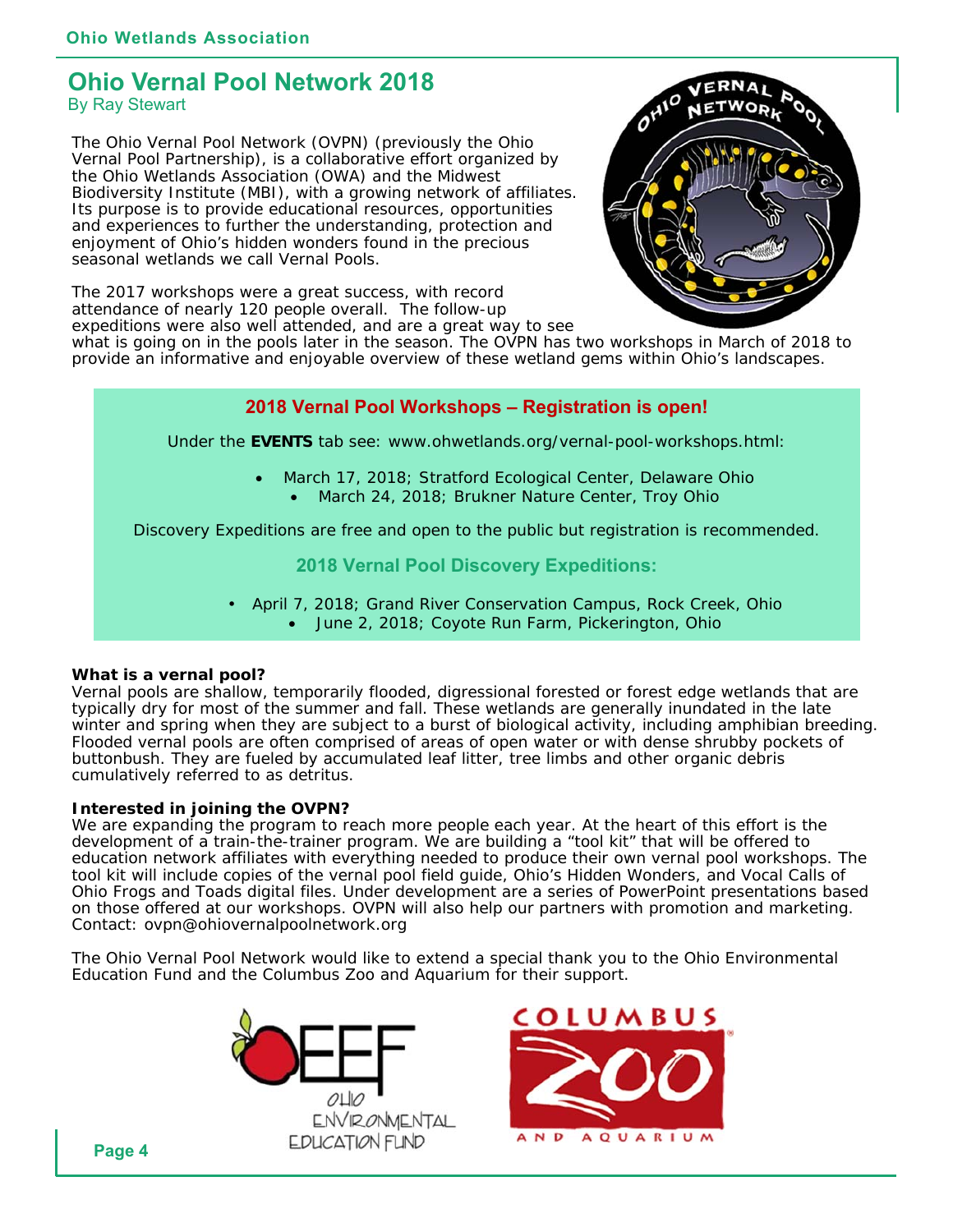# **Vernal Pool Discovery Day with the Nature Conservancy**

In 2017 one of our vernal pool workshops was at the Grand River Conservation Campus in Ashtablula County. We had a record attendance and field trips into some of the richest vernal pool complexes in Ohio. We were delighted to work with The Nature Conservancy (TNC) and appreciate the use of their facilities.

More recently, TNC has opened the Dr. James K. Bissell Nature Center. The center features exhibits for both adults and children depicting the natural history of Morgan Swamp Preserve and the Grand State Wild & Scenic River. I encourage everyone with an interest in wetlands, nature and outdoor recreation to visit.

Closed for the winter, the Nature Center will reopen this spring on April 7, 2018. OWA will co-host this season opening by offering a public Vernal Pool Discovery Day at the conservation campus. Join Ray Stewart, from the Ohio Wetlands Association, to learn more about these special pools, and how you can help monitor pools in your neighborhood.

**Location:** Dr. James K. Bissell Nature Center at the Grand River Conservation Campus: 3973 Callender Road, Rock Creek, OH 44084.

**Activities start at 9 a.m. and include vernal pool presentations, lunch on your own, exploring nearby vernal pools and a look at the creatures found in the pools. The day concludes at 3 p.m. with a family walk to visit a near by pool. Visit [www.OhioVernalPoolNetwork.org fo](http://www.OhioVernalPoolNetwork.org)r details.** 

Registration is required - please email us at [bissellnaturecenter@tnc.org fo](mailto:bissellnaturecenter@tnc.org)r more information or to register for this event. \* Children 17 years or younger must be accompanied by an adult.

## **Dr. William Mitsch, OWA Director, Speaking in Ohio**

#### **March 22, 2018 at 4 p.m.**

*The role of Wetlands in Mitigating Pollutants in our Landscape and Globe* 

School of the Earth, Environment and Society (SEES) Seminar Series Bowling Green State University, Room 123 Overman, Bowling Green, Ohio

#### **April 6, 2018 at 11 a.m.**  *Sustainably Solving Legacy Phosphorus and Nitrogen*

*in Landscapes with Wetlands and Wetlaculture*  Appalachian Watershed Research Group

Ohio University, The Ridges BLDG 21 Leadership Room, Athens, Ohio

**April 6, 2018 at 3 p.m.**  *Sustainably Solving Legacy Phosphorus and Nitrogen in Landscapes with Wetlands and Wetlaculture* 

Environmental Science Graduate Program Lecture Series, 3150 Smith Lab, The Ohio State University, Physics Research Building, Smith Seminar Room, Columbus, Ohio



## Ohio Stormwater Conference Kalahari Resort, Sandusky, Ohio

**May 10, 2018**

## **Arc of Appalachia 2018 Wildflower Pilgrimage**



**Appalachia** 

**April 13 – 15, 2018 Friday Evening – Sunday Afternoon**  Ohio Wetlands Association is partnering with Arc of Appalachia on this major spring welcoming conference. The dual theme features wildflowers and amphibians, "Flowers & Phibs". The theme will highlight vernal pools where an amazing assortment of water sensitive spring wildflowers and highly focused amphibians come to breed and lay eggs in these seasonal wetlands.

The **Saturday Evening Presentation is "***AMPHIBIANS: Mythbusting and True Facts"* **with Doug Wechsler; Including an introduction by Ohio Wetlands Association.** 

**OWA directors, Mick Micacchion and Ray Stewart will be co-leading field trips to add their insights and knowledge to the occasion.**  <http://arcofappalachia.org/wildflower-pilgrimage-schedule/>

Won't you join us for this celebration of spring's arrival to some of the richest habitats in southern Ohio!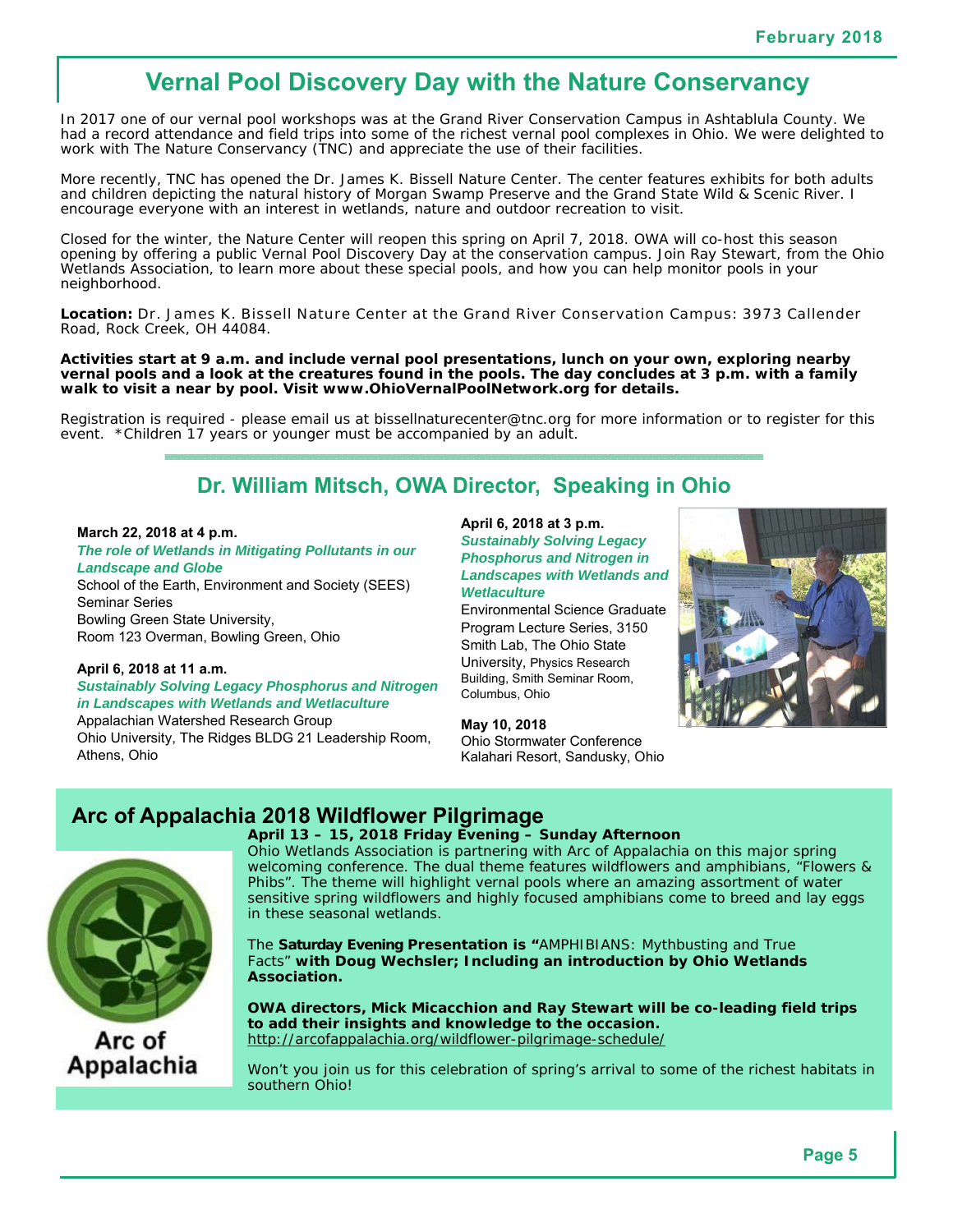## **Copepods Feed the World** By Ray Stewart

Copepods are a large group of zooplankton

macroinvertebrates commonly found in vernal pools. Actually, they are found in all freshwater and saltwater environments around the world. Copepods are thought to have roamed the oceans since early in the evolution of multi-celled life, perhaps splitting off from other arthropod kin half a billion years ago. Since the copepod branch of the tree of life sprouted, they have diversified into many shapes, pioneered



**Cyclopoid Copepod** 

complex metabolisms and discovered unique lifestrategies in nearly all water based habitats. Science recognizes some 12,000 species under this sub-class. This group is so common, widespread and diverse that they outnumber all other multicellular animals on the planet. Without exaggerating, copepods sustain the world fisheries and in so doing, support and nourish human beings everywhere. Copepods are critical to all watery ecosystems and often indicate the health and functioning of those systems. They are quite abundant in Ohio's vernal pools.

Copepods are quite small. Their size, mostly under 3mm, belies their great importance. Their torpedo shaped bodies have antennae on the head end and a pair of setae on the other. They have swimming legs and a single eye. Females carry their eggs in external sacks.

The major branches (orders) found in Ohio's vernal pools are the Harpacticoida, Calanoida, Cyclopoida. The Harpacticoid Copepods are bottom filter feeders with very short antennae and 2 egg sacs. Usually less than 1 mm in size they are primary consumers

forming a major platform in the aquatic food pyramid. The Calanoid Copepods are also filter feeders with long antennae and a single egg sac. The Cyclopoid Copepods have a wedge body form with intermediate length antennae and double egg sacs. They can be filter feeders, but some are raptorial predators.

If you enjoy life on this planet, thank a copepod!

## **Where are Ohio's Vernal Pool Amphibians in Winter?**  By Mick Micacchion



**Ohio vernal pool. Photo by M. Micacchion** 

It is winter, very cold, snow covers the ground, and ice is on lakes, streams, ponds, and wetlands, including vernal pools. Amphibians are ectotherms and cannot regulate their body temperatures but are reliant on the temperatures of their environments. So how are the

**Page 6** 

vernal pool amphibians that will be using wetlands as breeding sites within the next few months spending their winter?

Ohio vernal pool amphibians start breeding as early as late January to early February in some years in southern Ohio counties. However, we see most years that vernal pool amphibians in southern and central Ohio start their breeding in late February or March with populations in northern Ohio breeding in late March to early April. Where and how amphibians are able to survive the winter to make it to their late winter/spring breeding pools can vary by species. Many have developed unique adaptions to the demands presented by winters in Ohio.

Some amphibian species spend the winter underwater in vernal pools and other aquatic resources, below the surface ice. This is true for the leopard frog, *Lithobates pipiens*, American bullfrog, *L. catesbeianus*, and green frog, *L. clamitans*. Within these aquatic resources, they lie on top of the pool bottom or bury themselves partially in the substrates. In the case of the American bullfrog and green frog, this can include their tadpoles. While their metabolism slows down significantly, the frogs and tadpoles can be seen moving around at times even under the ice. These species are able to remove enough oxygen from the water through their skin to remain alive. Visit [www.OhioVernalPoolNetwork.org](http://www.OhioVernalPoolNetwork.org)  for more . . .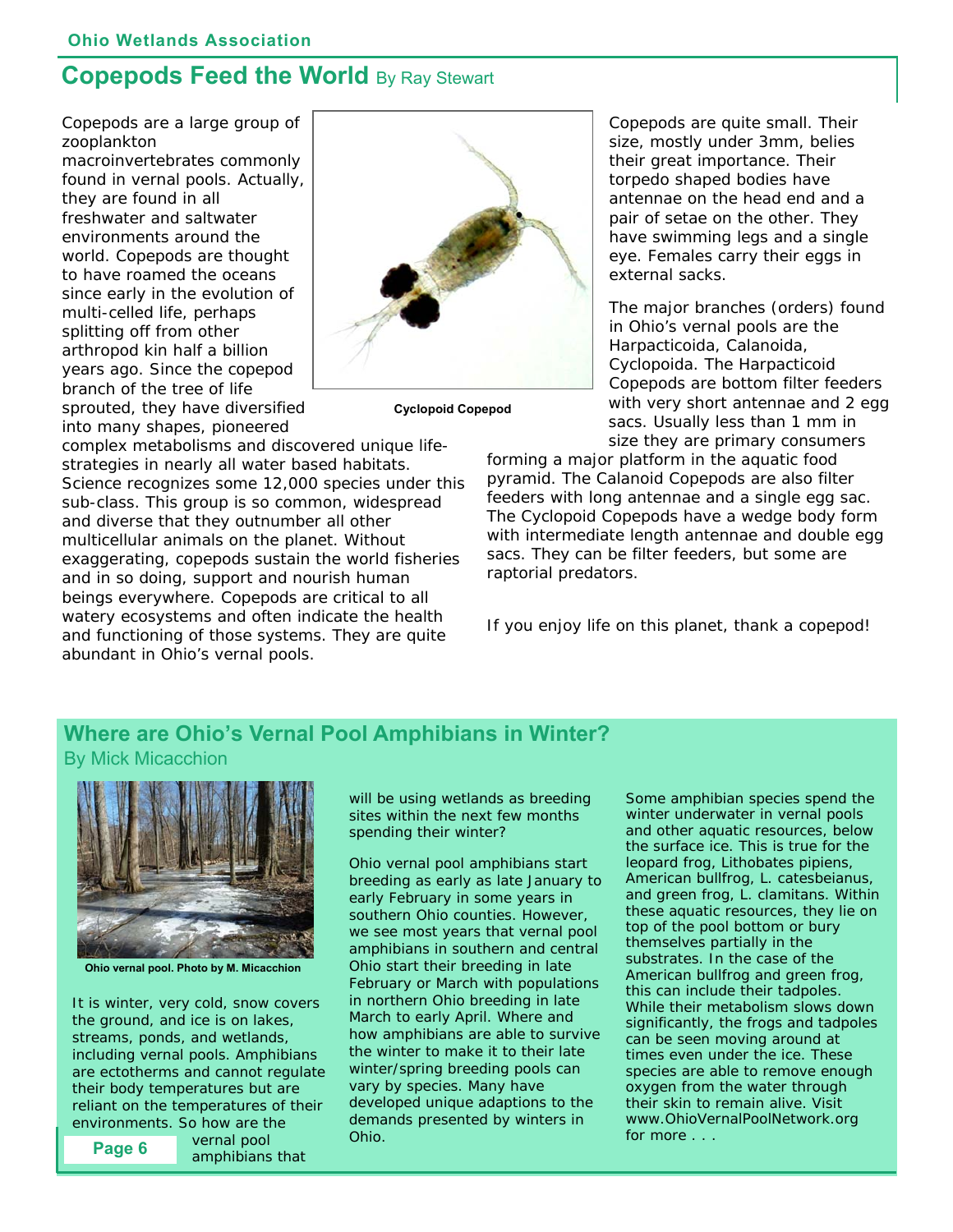# **Vernal Pool Monitoring; Night and Day** By David Celebrezze



**Spring Peeper on ice by D. Celebrezze** 

When is the best time to monitor a vernal pool? Anytime! A day or night traipse into a vernal pool can rejuvenate you and let you peer deep into another world. However, there are different benefits to monitoring during the day versus at night. Grab your waders (freshly cleaned with a bleach solution to avoid spreading pathogens) and observation tray and let's explore those benefits together!

#### **Day**

During the day you can plot your route. This is much safer than stumbling around in middle of the night when it is easy to get turned around in the woods. With daylight you can see--and mark- what path to take through the woods. Once you get to the pool, you can easily see how large it is and where there are any tripping hazards like fallen trees, branches, or the like. Likewise, when you wade into the pool during daylight, you can be aware of any submerged stumps or logs. Remember where these are so when you go back at nighttime you won't trip. Daylight provides better viewing of macroinvertebrates under magnification. This also allows easy photography using your cell phone or other camera. However,

nighttime monitoring provides a vivid look into our vernal pool realm. So let's go back at night.

#### **Night**

Nighttime provides protection for amphibians. Those fearful frogs that didn't call during daylight are now singing their hearts out at night. In fact, the spring peepers amass into deafening choruses. Their tiny eyes reflect the light from your flashlight and make them easy to spot. Likewise, the secretive salamanders are livelier. Their "spots" seem to glow a bit under water when they are hit with a beam of light.

Here is a cool fact about the friendly fairy shrimp. Shine your flashlight in the pool and wait a minute, they will be drawn to the light. This is an easy way to see if the pool has fairy shrimp and a good way to get photos or video of them. Other creatures will appear as well—ostracods, daphnia, water mites, water tigers (predaceous diving beetle larvae), chironomid midges, and copepods are much easier to see in the water at night time. Also, the amphibian egg masses and salamander spermatophores are easily seen in the beam of a flashlight. This is important because stepping on them will destroy them. In fact, even kicking up sediment can harm them.

During the day they are very hard to see. You'll also see more spiders at nighttime then during the day. Be careful where you step at nighttime since more creatures will be moving around. So, if you haven't been to a pool before, go during the day at first, then go back at nighttime. Sometimes I think that daytime monitoring is like trying to find Waldo, while nighttime monitoring has arrows pointing to all Waldos. Don't forget to log what you see into the iNaturalist project for Ohio's Vernal Pool Network when you get back to the car (if you didn't already).

Happy monitoring!



## **You Shop. Amazon Gives**

amazon.com AmazonSmile is a website operated by Amazon that lets customers enjoy the same wide selection of products, low prices, and convenient shopping features as on Amazon.com. The difference is that when customers shop

on AmazonSmile ([www.smile.amazon.com\), th](http://www.smile.amazon.com)e AmazonSmile Foundation will donate 0.5% of the price of eligible purchases to the charitable organizations selected by customers. Link your Amazon account to the Ohio Wetlands Association today! Just go to [www.smile.amazon.com.](http://www.smile.amazon.com)